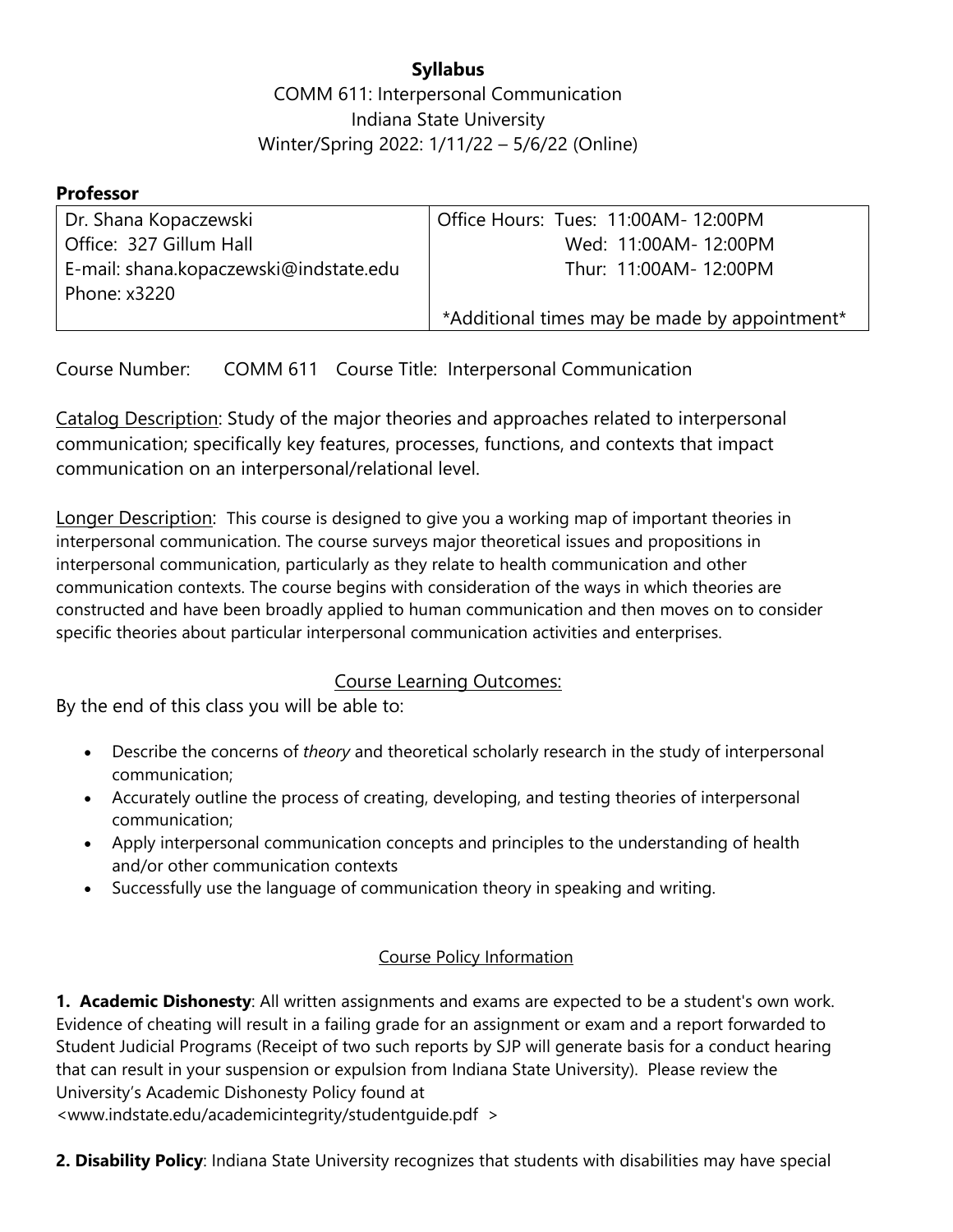needs that must be met to give them equal access to college programs and facilities. If you need course adaptations or accommodations because of a disability, please contact me as soon as possible in a confidential setting either after class or in my office. All conversations regarding your disability will be kept in strict confidence. Indiana State University's Student Support Services (SSS) office coordinates services for students with disabilities: documentation of a disability needs to be on file in that office before any accommodations can be provided. Student Support Services is located on the lower level of Normal Hall in the Center for Student Success and can be contacted at 812-237-2700, or you can visit the ISU website under A-Z, Disability Student Services and submit a Contact Form. Appointments to discuss accommodations with SSS staff are encouraged.

### **3. Laptop Policy**: Laptop Required for Course: Regular Usage

For the purposes of this course, it will be assumed that you are in compliance with the mandatory laptop policy of the University. You will be expected to maintain your laptop and be ready to use it for all class assignments. Usage of the laptop must conform to the provisions of this course as laid out in this syllabus as well as the Code of Student Conduct. Note that it is expected that you will use it for taking notes or assisting with group activities in this course.

It is the responsibility of all students to have equipment sufficient to participate in all their classes. All students must have a computer/tablet with audio and video capability. Students will follow the appropriate instructions of their faculty regarding the muting (or unmuting) of audio and video as they would in any classroom setting.

**4. Academic Freedom**: Academic freedom is a principle that allows teachers the ability to discuss their subject as they see appropriate in order to insure student learning, which includes not only the learning of facts, but the ability to think critically about those facts and to discuss their meaning from a variety of perspectives. This principle is essential to this course. Some discussions may be controversial, but it is important that we are able to have them in order to understand the people that we are and that we want to be.

**5. Statement on Discrimination, Sexual Harassment, and Sexual Misconduct**: Indiana State University Policy 923 strictly prohibits discrimination on the basis of: age, disability, genetic information, national origin, pregnancy, race/color, religion, sex, gender identity or expression, sexual orientation, veteran status, or any other class protected by federal and state statutes in ISU programs and activities or that interferes with the educational or workplace environment.

Title IX of the Educational Amendments of 1972 prohibits discrimination based on sex, including sexual harassment. Sexual harassment includes quid pro quo harassment, unwelcome verbal or physical conduct, sexual assault, dating violence, domestic violence, and stalking.

If you witness or experience any forms of the above discrimination, you may report to:

Office: Equal Opportunity & Title IX; (812) 237-8954; Rankin Hall, Room 426 Email: ISU-equalopportunity-titleix@mail.indstate.edu Online: https://cm.maxient.com/reportingform.php?IndianaStateUniv&layout\_id=10

Disclosures made to the following confidential campus resources will not be reported to the Office of Equal Opportunity and Title IX: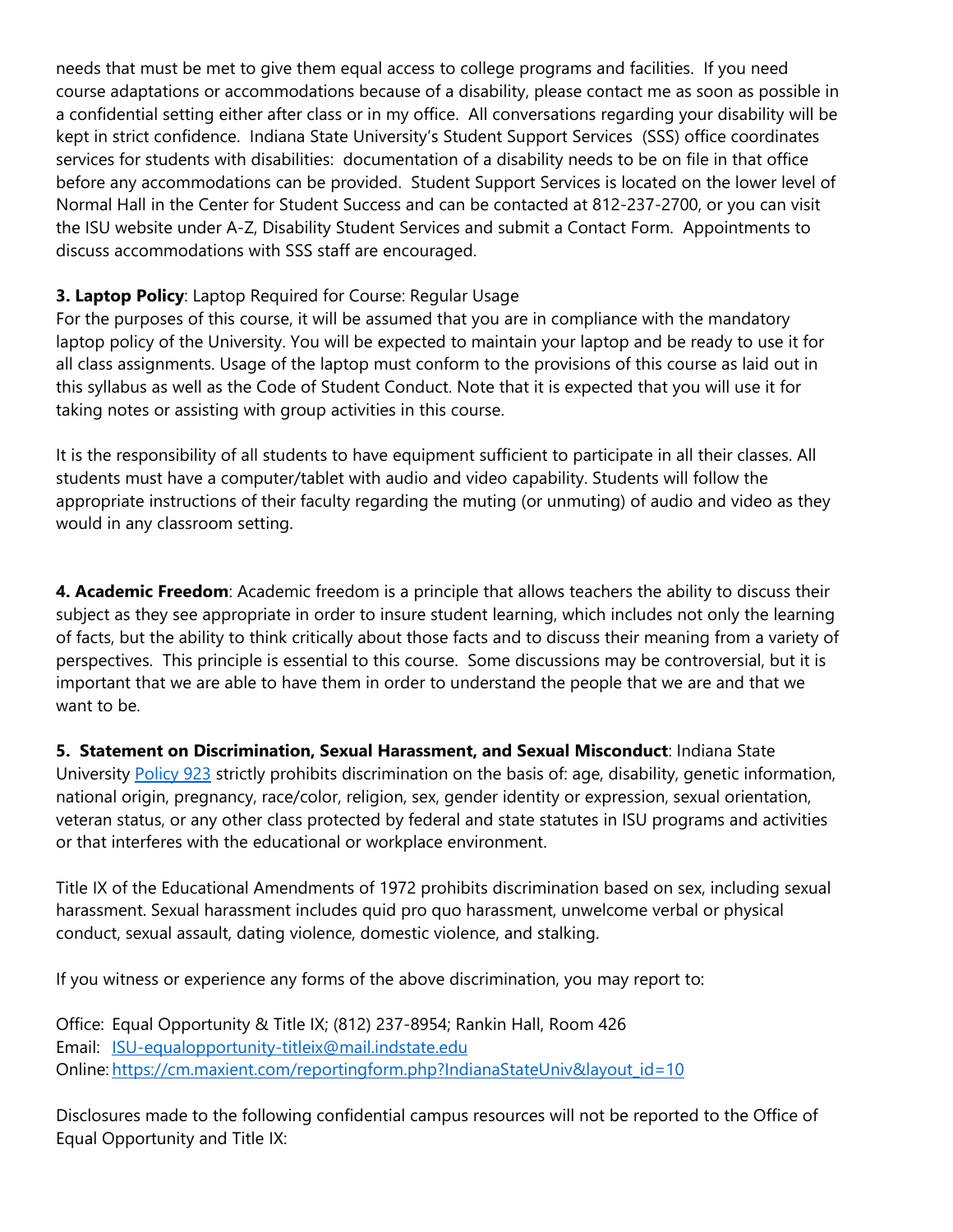ISU Student Counseling Center: (812) 237-3939; Gillum Hall, 2nd Floor Victim Advocate: (812) 237-3829; HMSU 7<sup>th</sup> Floor UAP Clinic/ISU Health Center: (812) 237-3883; 567 N. 5th Street

**6. It's on Blue Training**: ISU is committed to the prevention of sexual harassment, sexual violence, intimate partner violence and stalking. Degree-seeking graduate and undergraduate students must complete the It's On Blue online education program in order to register for classes. For additional information about the It's On Blue go to www.indstate.edu/itsonblue. Questions about the It's On Blue initiative should be directed to itsonblue@mail.indstate.edu

**7. Your Responsibilities**: Your responsibilities to this class, and to your education as a whole, include attendance and participation. This syllabus details specific expectations the instructor may have about attendance and participation. You have a responsibility to help create a classroom environment where all may learn. At the most basic level, this means you will respect the other members of the class and the instructor and treat them with the courtesy you hope to receive in return. Specifically, racist, sexist, homophobic or other discriminatory language or behavior will not be tolerated**.** 

**"The Sycamore Standard":** Indiana State University Students at Indiana State University are expected to accept certain personal responsibilities that constitute the "standard" for behavior in a community of scholars.

As a student at Indiana State University:

I will practice personal and academic integrity; I will commit my energies to the pursuit of truth, learning, and scholarship; I will foster an environment conducive to the personal and academic accomplishment of all students; I will avoid activities that promote bigotry or intolerance; I will choose associations and define my relationships with others based on respect for individual rights and human dignity; I will conduct my life as a student in a manner that brings honor to me and to the University Community; I will discourage actions or behaviors by others that are contrary to these standards.

Adopted by the Indiana State University Student Government Association, April 17, 2002.

**8. Masks/Shields:** Masks/Shields will be worn by all students and faculty in classrooms as well as in buildings (unless you are alone in an office). What is said/printed on a mask will be held to the same Student Code of Conduct standard as if it were printed on a shirt or hat. As a result, a political statement such as MAGA, BIDEN2020, or BLM is not grounds for demanding that it be removed/replaced. In judging what constitutes an offensive statement on a mask, the determination will be made by Student Affairs using the Student Code of Conduct. If there is a question about a mask, the faculty member will refer the matter to Student Affairs and only insist upon its immediate removal if there is no doubt that it violates the Code. Medical waivers will be made through Student Affairs and students with such a waiver are expected to carry the documentation with them and present it when asked.

# Required Texts:

All articles will be posted on Canvas.

List of Assignments and Grading Scheme: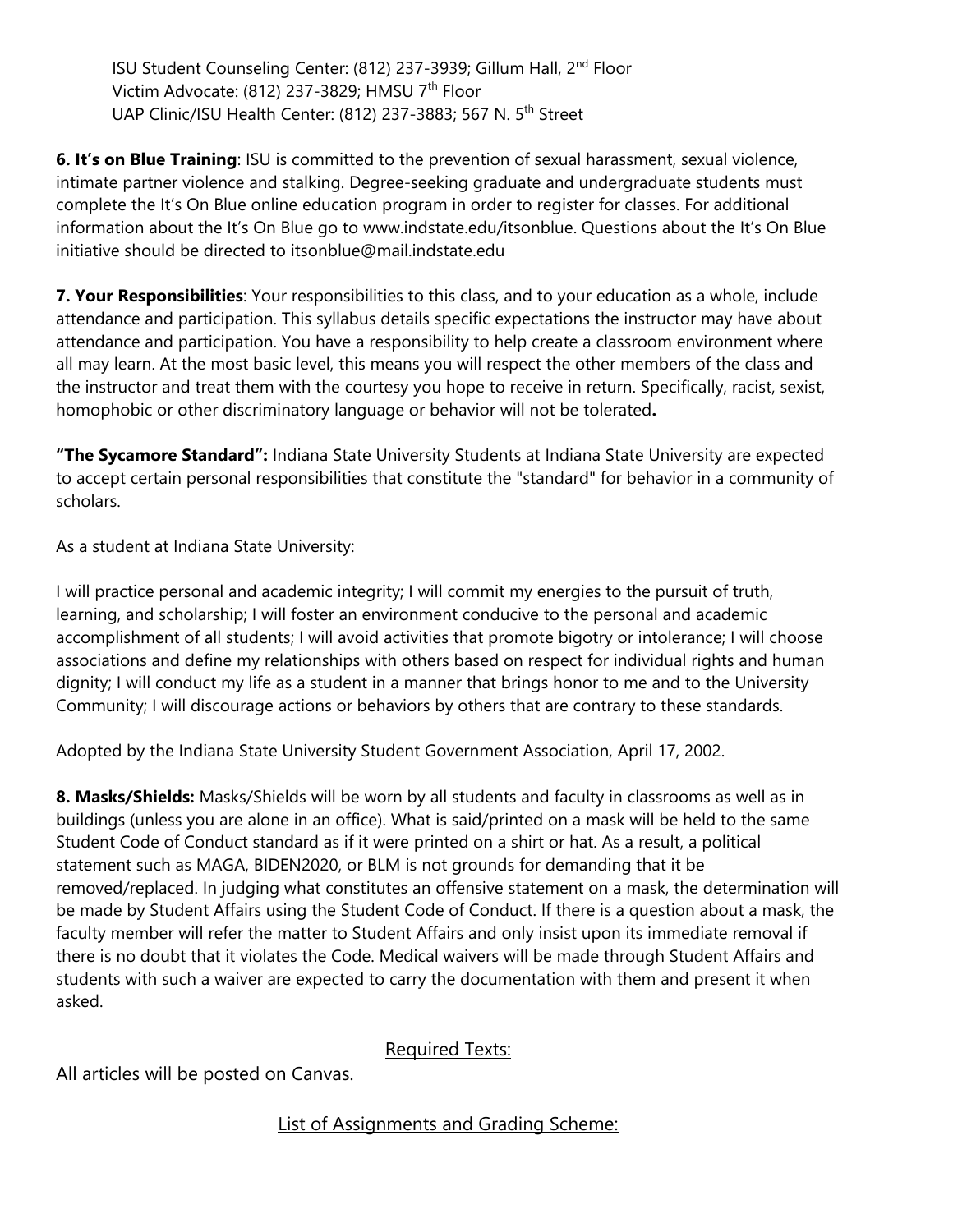| <b>Weekly Discussion Board Participation</b> | 35%  |
|----------------------------------------------|------|
| Unit Short Papers                            | 25%  |
| Final Paper/Presentation                     | 40%  |
| TOTAL                                        | 1በበ% |

| $A = 93\%$      | $C = 273%$     |
|-----------------|----------------|
| $A = 90\%$      | $C - = > 70\%$ |
| $B+=\geq 87\%$  | $D+ = >67\%$   |
| $B = 83\%$      | $D = 53\%$     |
| $B = >80\%$     | $D - = 50\%$   |
| $C_{+} = 277\%$ | $F = <59\%$    |

### Assignment Descriptions

#### **Weekly Discussion Board Participation:**

Weekly discussion board prompts will be set up for you to engage the weekly material through interaction. Since we will not be meeting regularly in person, this is the space where you can create something of a seminar interacting with your class and myself as instructor. Substantive weekly interaction in the space is an expectation for participation in the course. I minimally expect you to contribute 5 substantive posts each week **(a substantive post develops a complete idea, refers to material from the readings, and engages posts from other classmates**, i.e. is in response to another post, or prompts a question that invites others to respond to it. "I agree" will not cut it).

Discussion boards will be open for the entire week and I expect you to check the discussion board daily. Your 5 posts should be spaced out throughout the week with the initial response to the prompt due by Wednesday each week and the complete 5 posts (including the initial response) are then due by Sunday each week.

I hope the discussion board will be a useful tool in working through the material. However, I would encourage you to also use this as a general discussion space to interact with your classmates and me. I will be present in these discussions so if there are assignment questions or there seems to be some general confusion about something in the course I can provide feedback here as well and participate in discussions over reflection papers, readings etc..

#### ISU COVID syllabus language:

Students are expected to adhere to course attendance/participation policies, as stated in the course syllabus. Students must complete the Sycamore Symptom Assessment by email before arriving on campus each day unless they have documented their COVID immunization and have been exempted from the program. **Documented COVID-related absences will be treated like any other serious medical issue. Following University policy, students with a documented, serious medical issue must contact the Office of the Dean of Students for assistance.** The Office of the Dean of Students will supply documentation for faculty. Students with a documented serious medical issue should not be penalized and will be given a reasonable chance to complete exams or assignments. Once notification is made, faculty will make reasonable efforts to accommodate the student's absence and will communicate that accommodation directly to the student. Please note that faculty are not required to accommodate a serious medical issue with virtual content options, like streaming or recorded lectures. Students who have been notified by contact tracers of a close contact who has tested positive for COVID must abide by their instructions, which will include a mandatory period of quarantine, especially if the student is unvaccinated, and/or mandatory testing. To avoid the potential of missing significant class time, students are strongly encouraged to receive the COVID vaccination that has been made available on campus. For more information about the vaccines or to find a vaccination site, go to: ourshot.in.gov. The ISU Health Center also administers COVID-19 vaccines by appointment.

Students should contact the Office of the Dean of Students with questions by calling 812-237-3829.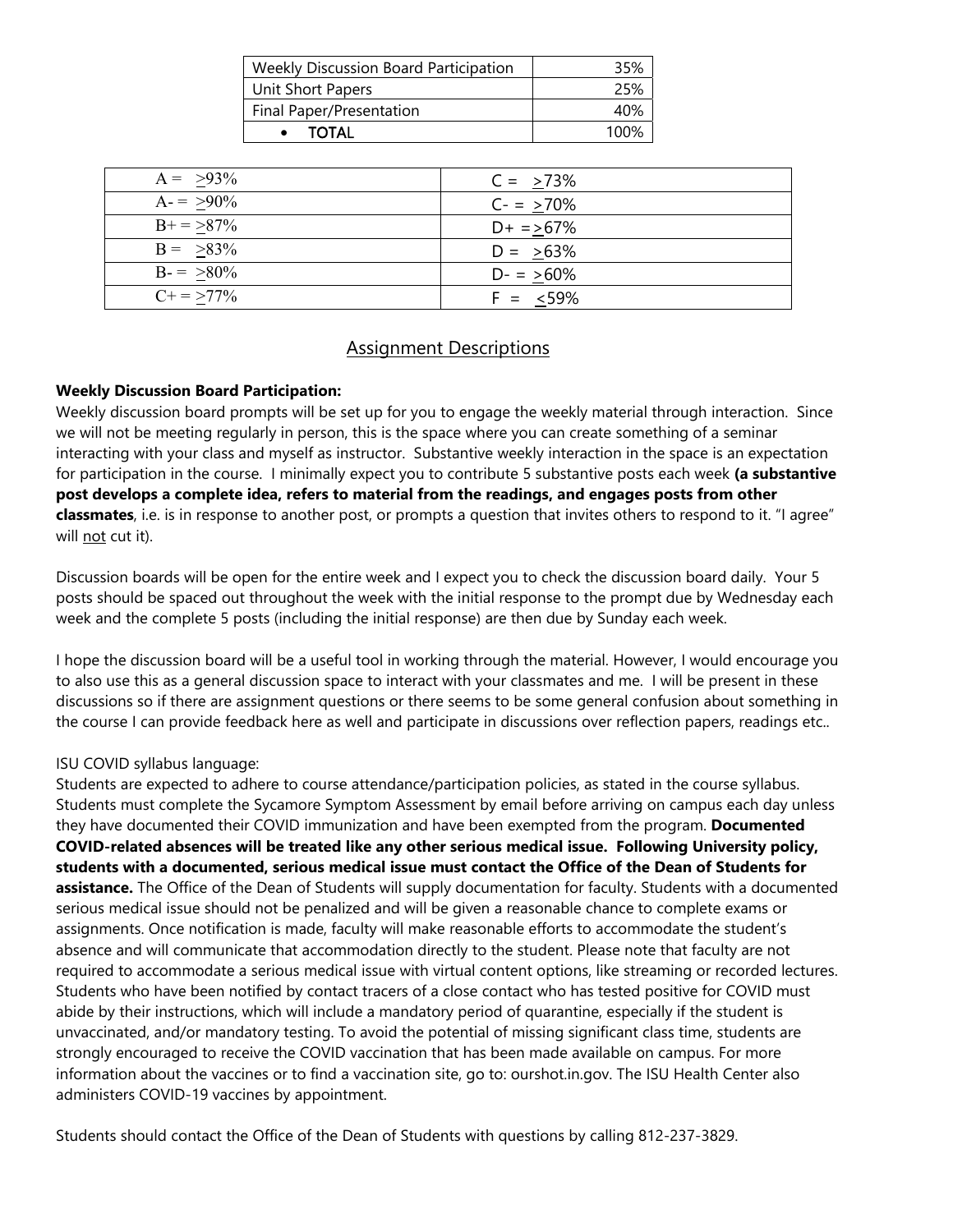#### **Unit Short Papers**:

Throughout the semester, you will have short papers due at the end of each unit. Each short paper should provide a synthesis of ideas and concepts covered in that unit. Additionally these short papers should include at least two recent (2017 or newer) outside scholarly sources that you identify related to the readings from that unit. For these papers you will need to:

- Read each of the assigned reading for the unit
- Locate 2 additional recent scholarly articles related to the concepts from the unit
- Write a 2-3 page **synthesis** that addresses the connections across the readings. i.e. how do these readings compare and/or relate to each other?
- Write a 1 page reflection that concludes the paper. The reflection could address any of the following:
	- o What are the strengths/weaknesses of these articles/theories/research?
	- o How could we take this theory/research a step further?
	- o What are the real world implications for the readings in this unit?
	- o Was there a particular quote or passage from the readings that made an impact on you? What was it and what was your reaction?

You do not have to address all of these questions, nor are these the only possible approaches to the readings that you may wish to pursue in your reflection section.

• The total paper should be 3-4 pages not including

#### **Final Paper and Presentation:**

The final paper for this class can take a variety of forms. It could be: a comprehensive literature review of a particular model or theory, an extensive thoroughly documented research proposal, a provocative well-reasoned critique, a concept explication, write up of an empirical study conducted during the semester or some sort of practical research/project that uses theories from the course to test their effectiveness. All papers or projects must include a substantial literature review which cites at least 20 scholarly articles in addition to any class material you might choose to use, and be in appropriate APA format. In addition to the paper, you will informally present your paper for approximately 15-20 minutes as a "work in progress" where you will get feedback from the class on your work.

### Weekly Schedule (topics)

### **Unit 1 Foundations**

#### **Week 1: Background and Current Trends in the Study of Interpersonal Communication**

- Braithwaite, D. & Baxter, L. (2008). Introduction: meta-theory and theory in interpersonal communication research. In L. A. Baxter & D. O. Braithwaite (Eds.), *Engaging theories in interpersonal communication: Multiple perspectives* (pp. 1-18). Thousand Oaks, CA: SAGE Publications Ltd. doi: 10.4135/9781483329529.n1
- Berger, C. R. (2005). Interpersonal communication: Theoretical perspectives, future prospects. *Journal of Communication, 55*, 415-447.
- Craig, R. T. (1999). Communication theory as a field. *Communication Theory, 9*, 119-161.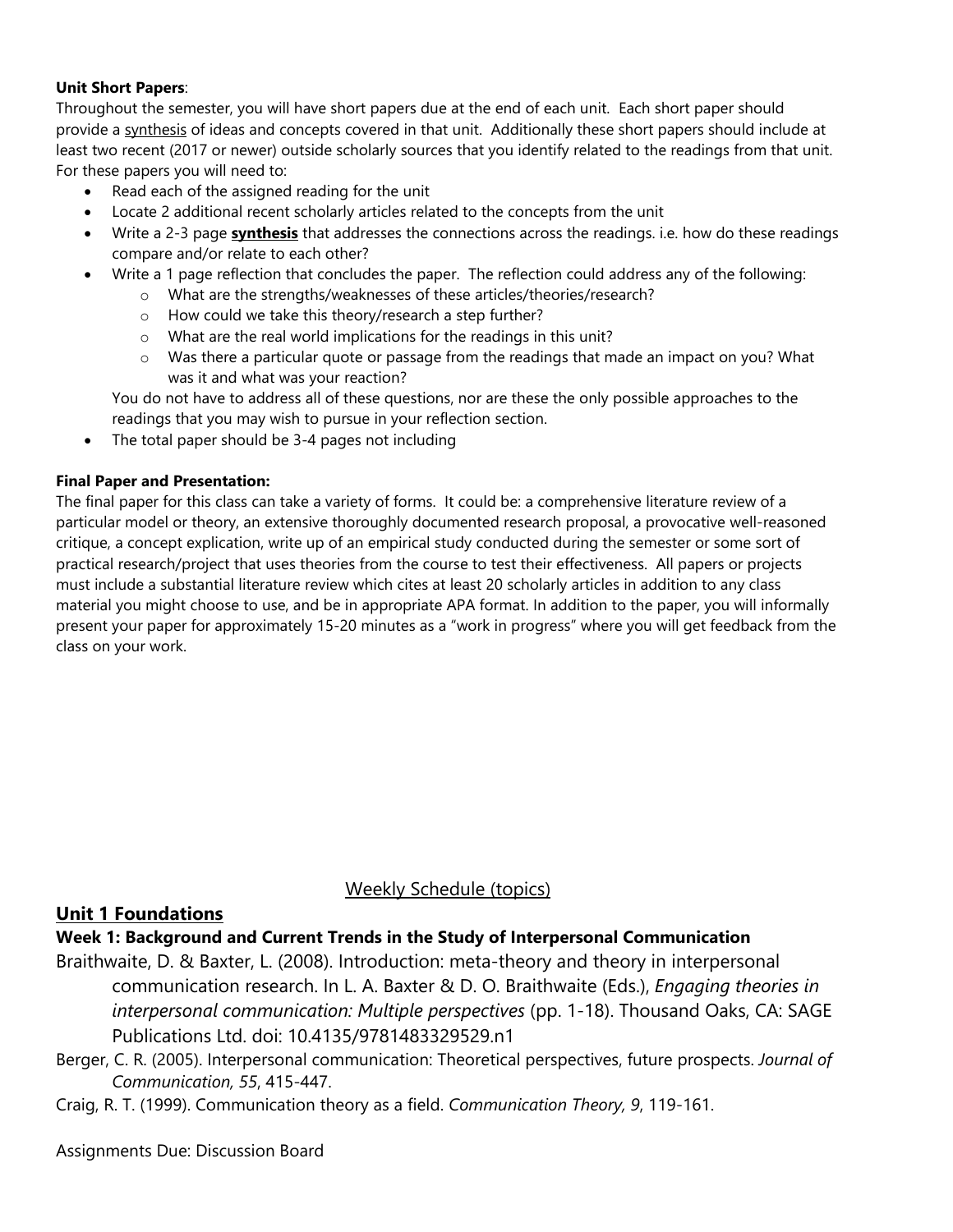#### **Week 2: Perspectives on Inquiry**

Miller, K. Chapters:

- 3. Post-positivist perspectives
- 4. Interpretivist perspectives
- 5. Critical perspectives

Assignments Due: Discussion Board

#### **Week 3: Fundamental Units in Interpersonal Communication**

Drew, S., Benson, B., & Goodman, J. A. (2017). Personality and Interpersonal Communication.

Knapp & Daly Knowledge Structures and Social Interaction

Sillars, A. L., & Vangelisti, A. L. (2018). Communication: Basic properties and their relevance to relationship research.

Hubbard, A. S. E., & Burgoon, J. K. (2019). Nonverbal communication. In *An Integrated Approach to Communication Theory and Research* (pp. 333-346). Routledge.

Assignments Due: Discussion Board; Short Paper Unit One

#### **Unit 2 Personal Contexts**

#### **Week 4: Interpersonal Processes in Romantic Relationships**

Knapp & Daly Chapter 18: Interpersonal processes in romantic relationships

- Bevan, J. L. (2003). Expectancy violation theory and sexual resistance in close, cross-sex relationships. *Communication Monographs, 70*, 68-82.
- Baxter, L. & Braithwaite, D. (2008). Relational dialectics theory: crafting meaning from competing discourses. In L. A. Baxter & D. O. Braithwaite (Eds.), *Engaging theories in interpersonal communication: Multiple perspectives* (pp. 349-362). Thousand Oaks, CA: SAGE Publications Ltd. doi: 10.4135/9781483329529.n26
- Mongeau, P. & Henningsen, M. (2008). Stage theories of relationship development: charting the course of interpersonal communication. In L. A. Baxter & D. O. Braithwaite (Eds.), *Engaging theories in interpersonal communication: Multiple perspectives* (pp. 363-376). Thousand Oaks, CA: SAGE Publications Ltd. doi: 10.4135/9781483329529.n27

Assignments Due: Discussion Board

### **Week 5: Interpersonal Communication in Family Relationships**

Knapp & Daly Chapter 20

- Koesten, J., & Anderson, K. (2004). Exploring the influence of family communication patterns, cognitive complexity, and interpersonal competence on adolescent risk behaviors. *The Journal of Family Communication, 4*, 99-121.
- Durham, W. T. (2008). The rules-based process of revealing/concealing the family planning decisions of voluntarily child-free couples: A communication privacy management perspective. *Communication Studies, 59*, 132-147.
- LePoire, B. A., & Dailey, R. M. (2006). Inconsistent nurturing as control theory: A new theory in family communication. In D. O. Braithwaite & L. A. Baxter (Eds.), *Engaging theories in family communication: Multiple perspectives* (pp. 82-98). Thousand Oaks, CA: Sage.

Assignments Due: Discussion Board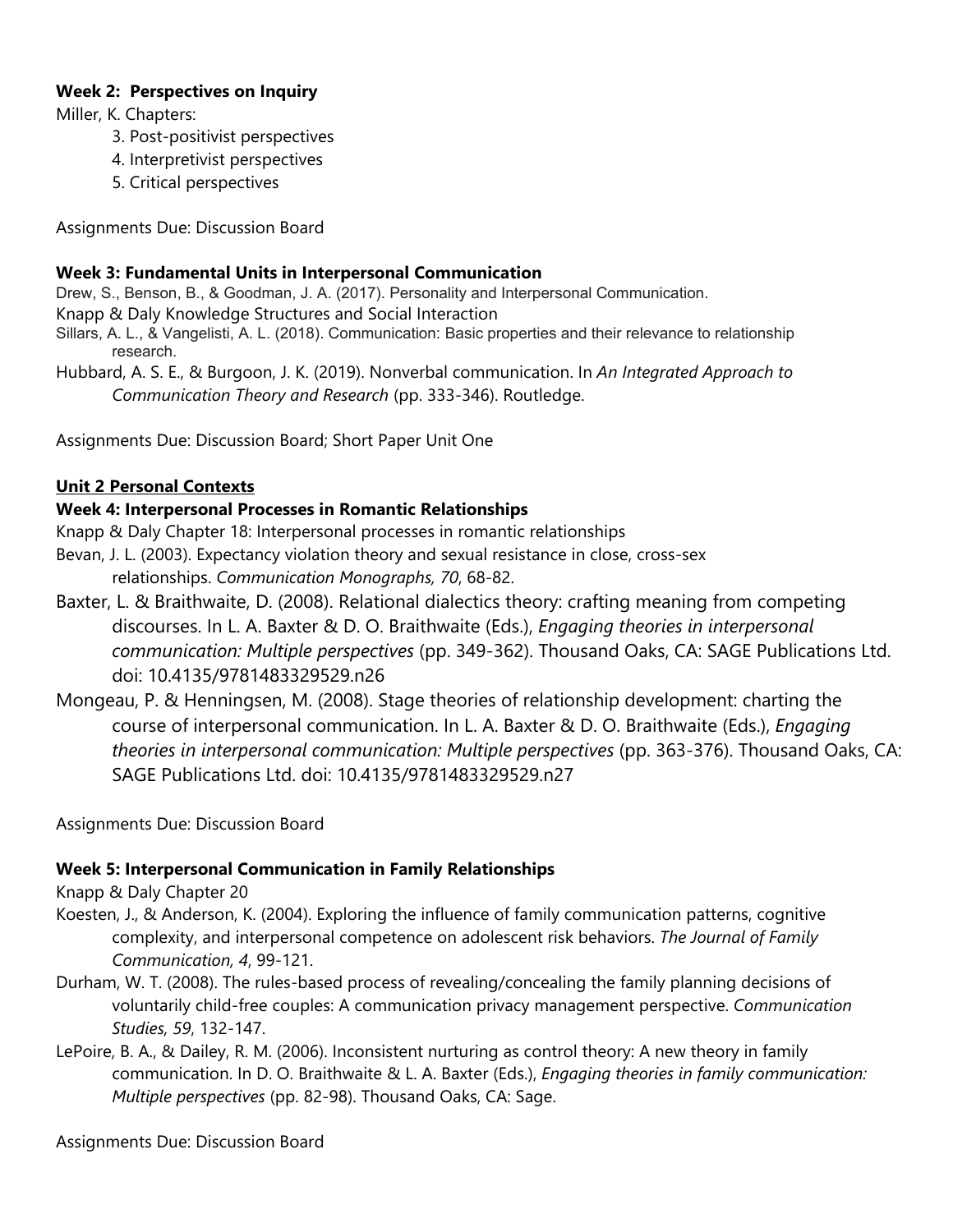# **Week 6: IPC and Computer-Mediated Communication**

- Knapp & Daly Chapter 14: Theories of Computer Mediated Communication and Interpersonal Relations
- Walther, J. (2008). Social information processing theory: impressions and relationship development online. In L. A. Baxter & D. O. Braithwaite (Eds.), *Engaging theories in interpersonal communication: Multiple perspectives* (pp. 391-404). Thousand Oaks, CA: SAGE Publications Ltd. doi: 10.4135/9781483329529.n29
- Bargh, J. A., McKenna, K. Y. A., & Fitzsimons, G. M. (2002). Can you see the real me? Activation and expression of the ''true self'' on the internet. *Journal of Social Issues, 58*, 33–48.
- Gibbs, J. L., Ellison, N. B., & Heino, R. D. (2006). Self-presentation in online personals: The role of anticipated future interaction, self-disclosure, and perceived success in Internet dating. *Communication Research, 33*(2), 152-177.

Assignments Due: Discussion Board; Short Paper Unit 2

# **Unit 3 Professional Contexts**

# **Week 7: IPC in the Workplace**

Knapp & Daly Chapter 16: Interpersonal communication in the workplace DeKay, S. H. (2012). Interpersonal communication in the workplace: A largely unexplored region. *Business Communication Quarterly*, *75*(4), 449-452.

Penley, L. E., & Hawkins, B. (1985). Studying interpersonal communication in organizations: A leadership application. *Academy of Management Journal*, *28*(2), 309-326.

Assignments Due: Discussion Board

# **Week 8: IPC and Health Care**

Knapp & Daly Chapter 19: Interpersonal Communication and Healthcare

- Kline, S. L., & Ceropski, J. M. (1984). Person-centered communication in medical practice. In G. M. Phillips & J. T. Wood, *Emergent issues in human decision making* (pp. 120-141). Carbondale, IL: Southern Illinois University Press.
- Duggan, A. P., & Bradshaw, Y. S. (2008). Mutual influence processes in physician-patient communication: An interaction adaptation perspective. *Communication Research Reports, 25*, 211-226.
- Afifi, W. A., & Weiner, J. L. (2006). Seeking information about sexual health: Applying the theory of motivated information management. *Human Communication Research, 32*, 35-57.

Assignments Due: Discussion Board

# **Week 9: Spring Break**

# **Week 10: IPC and the Classroom**

- Fei, X., & Derakhshan, A. (2021). A conceptual review of positive teacher interpersonal communication behaviors in the instructional context. *Frontiers in Psychology*, *12*, 2623.
- Anca, S. (2021). Interpersonal Communication-Determinant Factor in Offline and Online Teaching Activity. *Astra Salvensis-revista de istorie si cultura*, *9*(18), 87-95.Charles, S., & Campos, B. (2011).
- Titsworth, S. (2017). Interpersonal Communication in Instructional Settings: Improving Situational Awareness for Instructional Communication Research: A Forum Response. *Communication Education*, *66*(1), 122-125.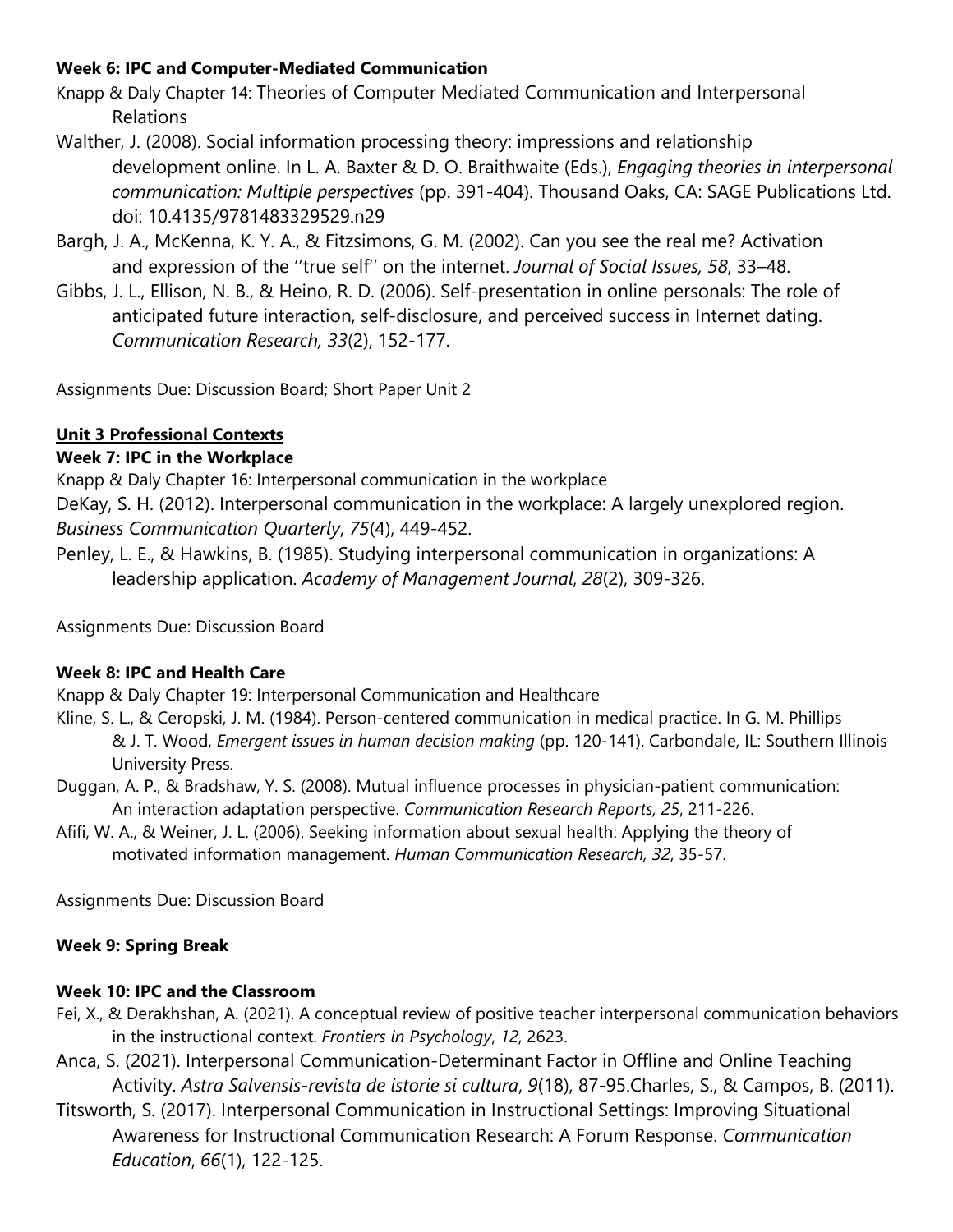Famuła-Jurczak, A., Gejdos, M., & Kobiałka, A. (2020). The role of interpersonal Communication in education. *Rocznik Lubuski*, *46*(1), 175-190.

Assignments Due: Discussion Board; Short Paper Unit 3

### **Week 11: One on One Meetings**

### **Unit 4 Additional Considerations in IPC Week 12: Intercultural Perspectives on IPC**

Knapp & Daly Chapter 17 Intercultural Perspectives on Interpersonal Communication

- Spitzberg, B. H. (1989). Issues in the development of a theory of interpersonal competence in the intercultural context. *International Journal of Intercultural Relations*, *13*(3), 241-268.
- Ting-Toomey, S. (1994). Face and facework: An introduction. *The challenge of facework: Cross-cultural and interpersonal issues*, 1-14.
- Haugh, M. (2007;2008;). The discursive challenge to politeness research: An interactional alternative. *Journal of Politeness Research-Language Behaviour Culture, 3*(2), 295-317. doi:10.1515/PR.2007.013

Assignments Due: Discussion Board

## **Week 13: IPC Across the Lifespan**

Knapp & Daly Chapter 21: Interpersonal Communication Across the Lifespan

- Palmer, A. D., Newsom, J. T., & Rook, K. S. (2016). How does difficulty communicating affect the social relationships of older adults? An exploration using data from a national survey. *Journal Of Communication Disorders*, *62*131-146. doi:10.1016/j.jcomdis.2016.06.002
- Charles, S., & Campos, B. (2011). Age-Related Changes in Emotion Recognition: How, Why, and How Much of a Problem?. *Journal Of Nonverbal Behavior*, *35*(4), 287-295. doi:10.1007/s10919- 011-0117-2
- Holladay, S. J. (2002). 'Have Fun While You Can,' 'You're Only as Old as You Feel,' and 'Don't Ever Get Old': An Examination of Memorable Messages About Aging. *Journal Of Communication*, *52*(4), 681.

Assignments Due: Discussion Board

# **Week 14: The Dark Side of IPC**

- Perlman, D., & Carcedo, R. J. (2011). Overview of the dark side of relationships research. In W. R. Cupach & B. H. Spitzberg (Eds.), *The dark side of close relationships II*, (pp. 1-37).
- Pörhölä, M., Karhunen, S., & Rainivaara, S. (2006). Bullying at School and in the Workplace: A Challenge for Communication Research. *Communication Yearbook*, *30*249-301.
- Lutgen-Sandvik, P., & Tracy, S. J. (2012). Answering five key questions about workplace bullying: How communication scholarship provides thought leadership for transforming abuse at work. *Management Communication Quarterly*, *26*(1), 3-47.
- Toma, C. L., Jiang, L. C., & Hancock, J. T. (2016). Lies in the eye of the beholder: asymmetric beliefs about one's own and others' deceptiveness in mediated and face-to-face communication. *Communication Research*, 0093650216631094.